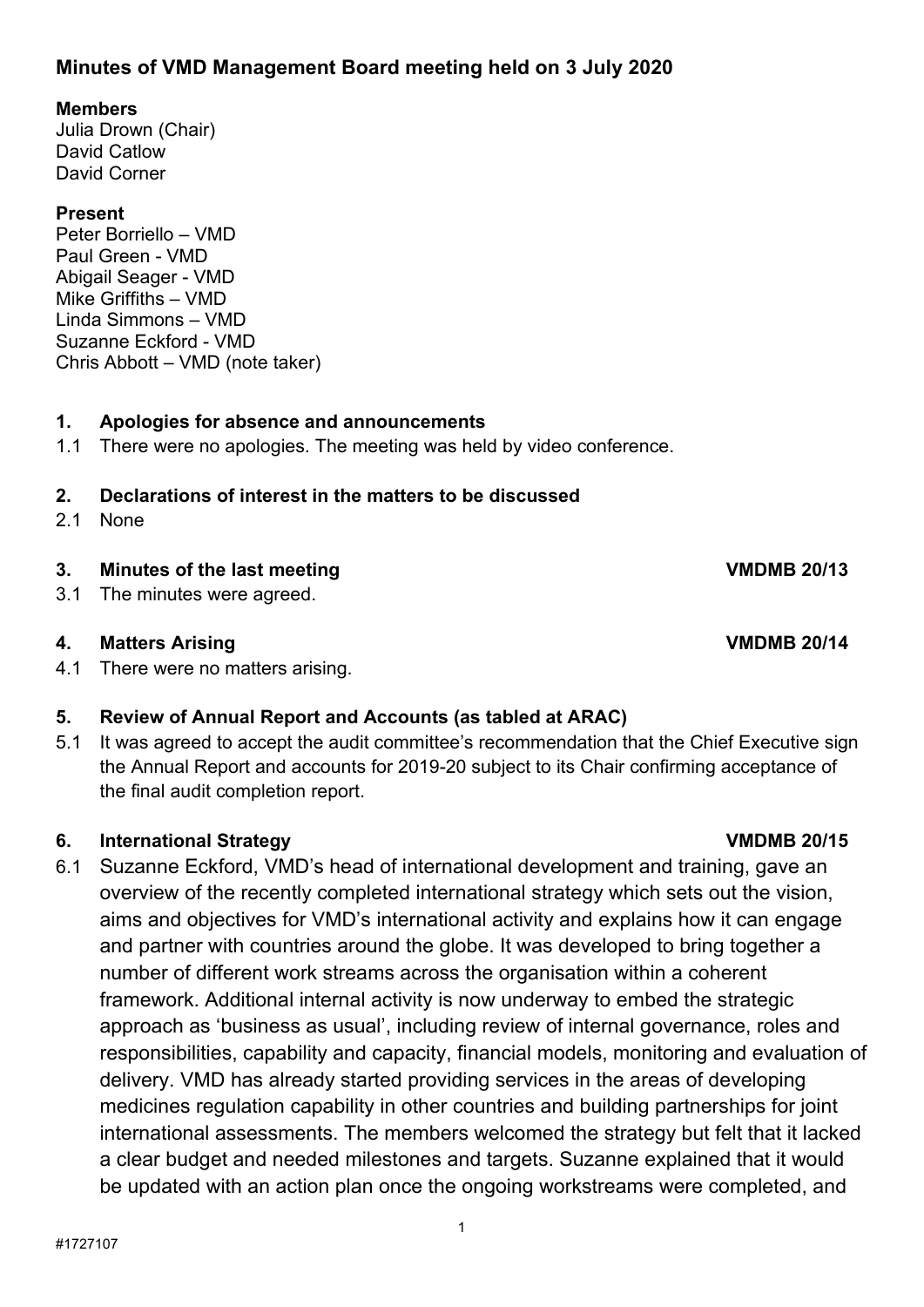once scoping of the stakeholder landscape had been undertaken to allow evidenced based prediction of demand and potential income streams. It is intended that the work will be externally funded which will require transparency and it will be necessary to avoid overcommitment of people and resources. Although some of the training VMD offers can be done remotely, some face to face visits will also likely be needed, particularly for capacity building. Encouraging and enabling research is an important part of the strategy, although, as a regulator, the VMD cannot be involved in product development and instead intends to focus on post authorisation research. Members welcomed the core commitment of the strategy to improve medicines capability around the world.

7.1 Members reviewed the VMD's R&D strategy, which sets out how it commissions research to help ensure effective authorisation and control and deal with specific policy issues and evidence gaps. It has become more difficult to fulfil this remit due to decreasing budgets and VMD looks to form cost-effective partnerships where possible with a number of different bodies and has established good working relationships with the APHA and several universities. It was suggested that trust funds could be a useful source of potential funding. After the transition period has ended there may be more finances available to look at important areas such as antimicrobial resistance, antiparasitics and the environment. It was explained that where funds are used to commission research agreements are made to assign intellectual property appropriately.

## **8. CEO's Report (and annexes) VMDMB 20/24 & VMDMB 20/25**

8.1 The CEO's report was presented and reviewed.

# **9. Delivery against the Business Plan 2020/21 VMDMB 20/18**

9.1 Delivery against the Business Plan was reviewed. Sickness rates in the light of those working from home were discussed.

## **10. Transition and Trade activities VMDMB 20/19 & VMDMB 20/20**

- 10.1 VMD will relaunch the successful Information Hub in July in order to provide information about the progress of activities undertaken, including trade agreements, leading up to the end of the transition period. VMD is feeding into trade negotiations with several countries and working closely with DAERA on resolving a number of issues with the NI Protocol. VMD's replacement IT systems are now in private beta testing with stakeholders and meetings have been arranged with DG Sante and the EMA to discuss maintaining access to EU data systems. Progress continues to be made towards obtaining legislative powers and the Medicines and Medical Devices Bill is due to go to the House of Lords in July.
- 10.2 VMD agreed to keep members informed about the most important issues in regular updates. **ACTION**

2

## **11. Finance Report VMDMB 20/21**

11.1 VMD reported that 2019-20 had been a challenging year with many new income and expenditure streams and good collaborative working across the organisation had been

## **7. R&D Strategy VMDMB 20/16 & VMDMB 20/17**